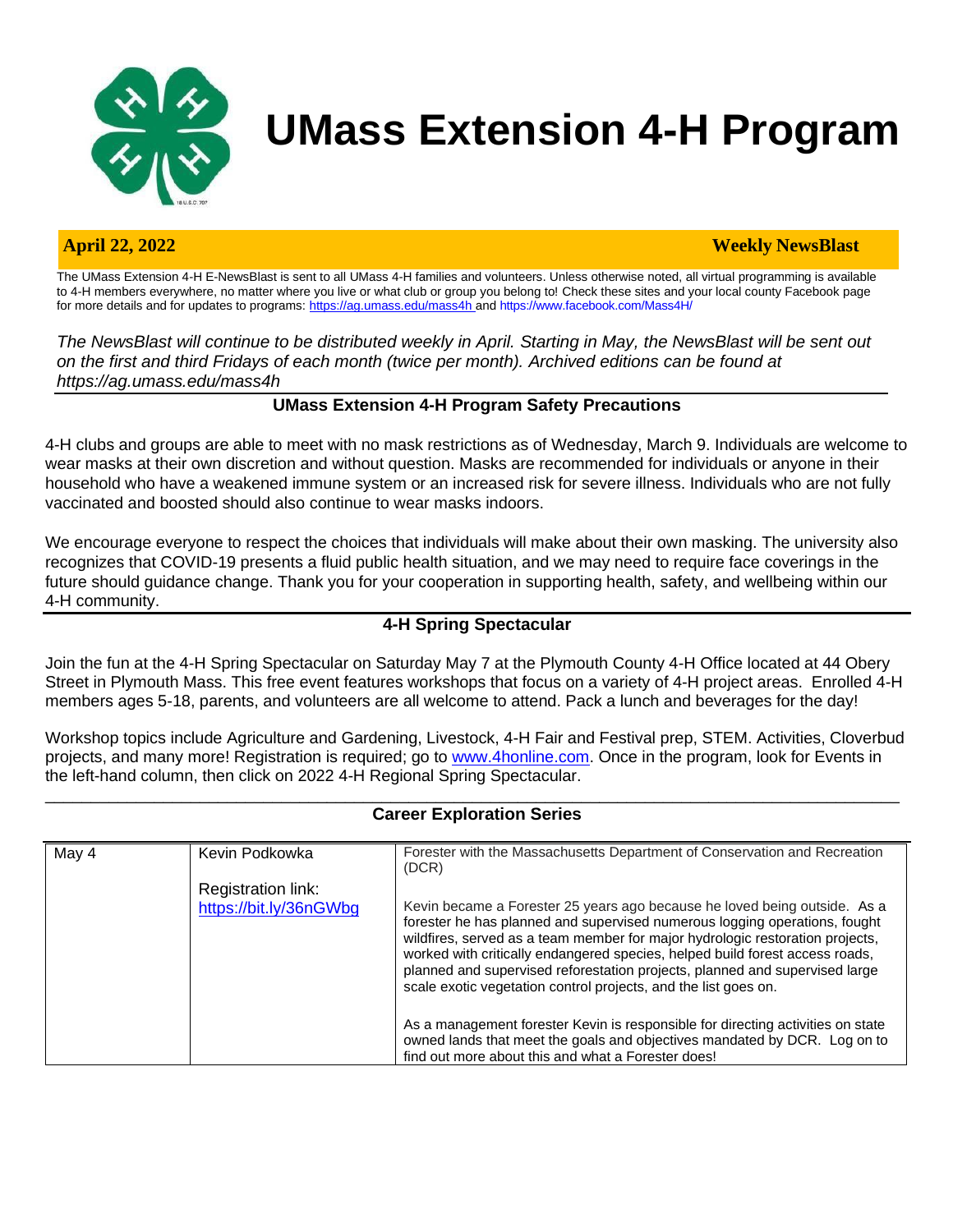### **Animal Science Programs**

Contact Carrie Sears with any questions or to register for any events below at [ccsears@umext.umass.edu](mailto:ccsears@umext.umass.edu)

#### **Animal Science Meetings, Workshops and Contests**

April 25 – Beef Workshop Zoom – 7pm April 28 – Horse Chat Zoom – Tate Mason – 4-H Alum and Farrier -7pm April 29 – State 4-H Horse Show Initial Zoom Meeting – 6pm May 7 – Rabbit Workshop – The Big E, Stroh Building – West Springfield Link [https://ag.umass.edu/sites/ag.umass.edu/files/pdf-doc-ppt/2022\\_state\\_4-h\\_rabbit\\_workshop\\_1.pdf](https://ag.umass.edu/sites/ag.umass.edu/files/pdf-doc-ppt/2022_state_4-h_rabbit_workshop_1.pdf) May 25 - Horse Teams Orientation – In-Person Meeting – 7pm – Worcester County 4-H Office – Auburn

#### **HOLD THE DATES**

June 11 – UMass Dairy Cattle Academy-**Fletcher Farm, Southampton, MA Katie Coyne – Mill-Wheel Show Clinics, NY Clinician** June 18 & 19 – UMass Exploring Veterinary Science – UMass Hadley Farm, Hadley

### **UPCOMING ANIMAL SCIENCE EVENTS**

#### **2022 UMass 4-H Beef Academy**

New format this year. Zoom sessions will be held every Monday evening April 25 -May 16. The in-person event will happen on May 21 at the Three County Fairgrounds in Northampton, MA where you will bring your heifer or steer. Activities will include, fitting & showmanship, team fitting contest, livestock judging and the bovine obstacle course. Zoom session <https://umass-amherst.zoom.us/j/95701822598>Schedule is located on the 4-H website at <https://ag.umass.edu/mass4h/clubs-programs/animal-science-program/beef-dairy-cattle>

#### **Youth planning on exhibiting in the New England 4-H Beef Show must participate in the 2022 Beef Academy plus exhibit at the May Big East Show.**

Zoom Sessions: All will be held at 7pm. April 23 – Carrie Sears - Big E 2022 – Required forms to be returned overview. NEW May 2 – Steer and Heifer Nutrition May 9 – Dr. Katie Beltaire, UMass – How to read medicine labels, Basic First Aid Kit, and animal vitals. May 16 – Bill Collins - Ask the Chef – Simple recipes, food safety and prepping meals. **NOTE: Zoom starts at 5pm and followed by a 7pm with Chef George Nickolopoulos**



#### **Rabbit Health Requirements for Massachusetts Fairs**

All rabbits that are exhibited at fairs, and events in Massachusetts are required to have a Certificate of Veterinary Inspection (CVI) that is issued by an accredited veterinarian. The CVI is good for the entire show season, but the fairs/events need to be listed and attached to the CVI. The CVI needs to have a permanent tattoo id or microchip id on it for each rabbit. This would include pet rabbits. Microchips are expensive but an alternative to tattoos. We are working on setting-up clinics across the state to have low-cost programs that youth can get their rabbits charted by an accredited veterinarian.

#### **Highly Pathogenic Avian Influenza (HPAI) in Massachusetts – Impact on shows and events**

The Massachusetts Division of Animal Health has announced that due to HPAI in our state, all rabbit events, swaps, and shows will be postponed until July  $1<sup>st</sup>$ , 2022. At that time, the ban may be lifted pending review of the outbreak.

#### **Important Dates for Animal Science Projects:**

If you plan on showing your animal project at 4-H fairs, please note the following deadlines. All forms are located on the specific species pages.

*Verification and Model Lease Forms:*

Due by **May 1** to your local 4-H Office – Dairy and Beef cattle

Due by **June 1** to your local 4-H Office – Goat, Sheep, Swine, Alpaca, and Llamas

Due by June 1 to your local 4-H Office - Dog Verification Form located at [https://ag.umass.edu/mass4h/clubs](https://ag.umass.edu/mass4h/clubs-programs/animal-science-program/dogs)[programs/animal-science-program/dogs](https://ag.umass.edu/mass4h/clubs-programs/animal-science-program/dogs)

**Beef** – If planning on showing a heifer at the New England 4-H Beef Show in September, please enter on the Big E 4-H site plus send in a copy of the Heifer Signature page to Carrie Sears. Also note, a new lease form is required by May 1<sup>st</sup>. Lease form is located on the 4-H beef page.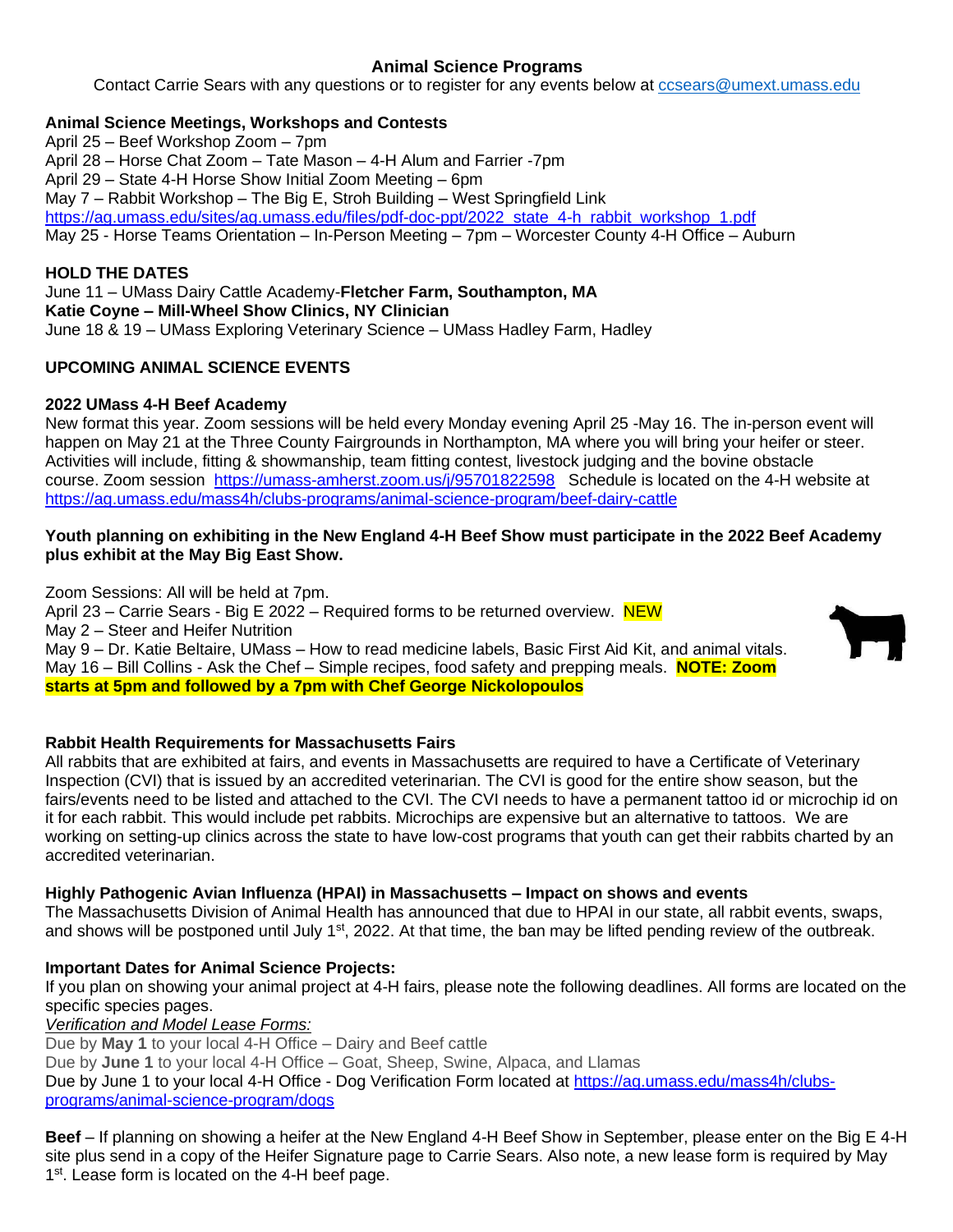**Horse** – Need to complete only if you plan on showing at the New England 4-H Horse Show (Big E) in September. Please complete the Horse Verification Form located at [https://ag.umass.edu/mass4h/clubs-programs/animal-science](https://ag.umass.edu/mass4h/clubs-programs/animal-science-program/horses)[program/horses](https://ag.umass.edu/mass4h/clubs-programs/animal-science-program/horses) DUE BY MAY 1st to Carrie Sears – [ccsears@umext.umass.edu](mailto:ccsears@umext.umass.edu)

#### **New England 4-H Shows**

The 4-H livestock, horse and dog shows at this time will be back with the Big E Fair in September. The dorms will also be available to our delegates. Each of the species committees are reviewing their show schedules and determining the number of days the delegates will be at the fair. Right now, it looks like the 4-H shows are going to be held during their regularly scheduled weekends.

So far announced:

**Beef 4-H Show** – Friday, September 23-Monday, September 26

**4-H Horse Show** – Committee is reviewing possibly reducing the # of days. Regular schedule is Wednesday, September 21-September 25

**Dairy Goat 4-H Show** - Thursday, September 29-Saturday, October 1

**Dog 4-H Show** - Friday, September 30-Sunday, October 2

**Sheep 4-H Show** - Friday, September 30-Sunday, October 2

#### **4-H Horse Shows**

Our 4-H horse shows entry books are starting to be posted on-line at [https://ag.umass.edu/mass4h/clubs](https://ag.umass.edu/mass4h/clubs-programs/animal-science-program/horses)[programs/animal-science-program/horses](https://ag.umass.edu/mass4h/clubs-programs/animal-science-program/horses) under the Contest/resources tab. Posted this week: Norfolk County 4-H Horse Show – May 1<sup>st</sup> Entry deadline is April 25<sup>th</sup>. The Regional 4-H Horse Show  $-$  July 1<sup>st</sup>-3<sup>rd</sup> Entry deadline is June 17<sup>th</sup>.

#### **Equine Career Insights**

*Insights* is a career awareness series created by the National Museum of Racing and Hall of Fame for middle and high school students considering work in the horse or racing industries. <https://www.racingmuseum.org/education/insights> **\_\_\_\_\_\_\_\_\_\_\_\_\_\_\_\_\_\_\_\_\_\_\_\_\_\_\_\_\_\_\_\_\_\_\_\_\_\_\_\_\_\_\_\_\_\_\_\_\_\_\_\_\_\_\_\_\_\_\_\_\_\_\_\_\_\_\_\_\_\_\_\_\_\_\_\_\_\_\_\_\_\_\_\_\_\_\_\_\_**

#### **National 4-H Conference and National 4-H Congress**

Thanks to all those who joined us for National 4-H Conference information session on April  $6<sup>th</sup>$  to learn more about the 2022 National 4-H Congress event. Here is the schedule of when the National 4-H Congress and National 4-H Conference take place:

- National 4-H Conference Takes place in Spring during years ending with an even number
- National 4-H Congress Takes place in Fall during years ending with an even number

Visit the National 4-H Congress website to learn even more about this impactful experience. [www.national4hcongress.com](http://www.national4hcongress.com/)

Delegates will be selected based on the application process which is posted below or on the Events page of the 4-H website. <https://ag.umass.edu/mass4h/upcoming-events>

Each delegate is expected to contribute \$350 toward the cost of the experience; all remaining costs are paid by funds raised for the 4-H program by the Massachusetts 4-H Foundation. Delegates can also contact their local 4-H Educator for additional funding sources, such as advisory councils, fair boards, or other sources.

#### **Deadline to apply for National 4-H Congress (fall 2022) is May 20th .**

Send your application to Kim Pond

[https://ag.umass.edu/sites/ag.umass.edu/files/pdf-doc-ppt/nationaltrip\\_application\\_2021.pdf](https://ag.umass.edu/sites/ag.umass.edu/files/pdf-doc-ppt/nationaltrip_application_2021.pdf)

### **4-H Dog Academy – May 14**



The UMass 4-H Dog Committee is hosting an all-day 4-H Dog Academy on Saturday, May 14th from 9AM-5PM at the Marshfield fairgrounds. This will be a fun day of learning, socializing, and working with dogs. The Dog Academy is open to all UMass 4-H members who would like to learn about showmanship, obedience, agility, dog safety, and basic training. The program will include both beginner and advanced tracks, as well as options for those that do not have a dog or do not feel comfortable bringing their dog. The cost for the day is \$25.00 and includes lunch, a t-shirt, and

instruction from professional trainers. Please register in 4H Online: <https://v2.4honline.com/#/user/sign-in> under the events tab and mail a rabies certificate and check to Meg McDermott. **Please make the check payable to: MA 4-H Dog Committee,** UMass Extension, ATTN: Meg McDermott; 7 Midstate Drive Suite 102, Auburn, MA 01501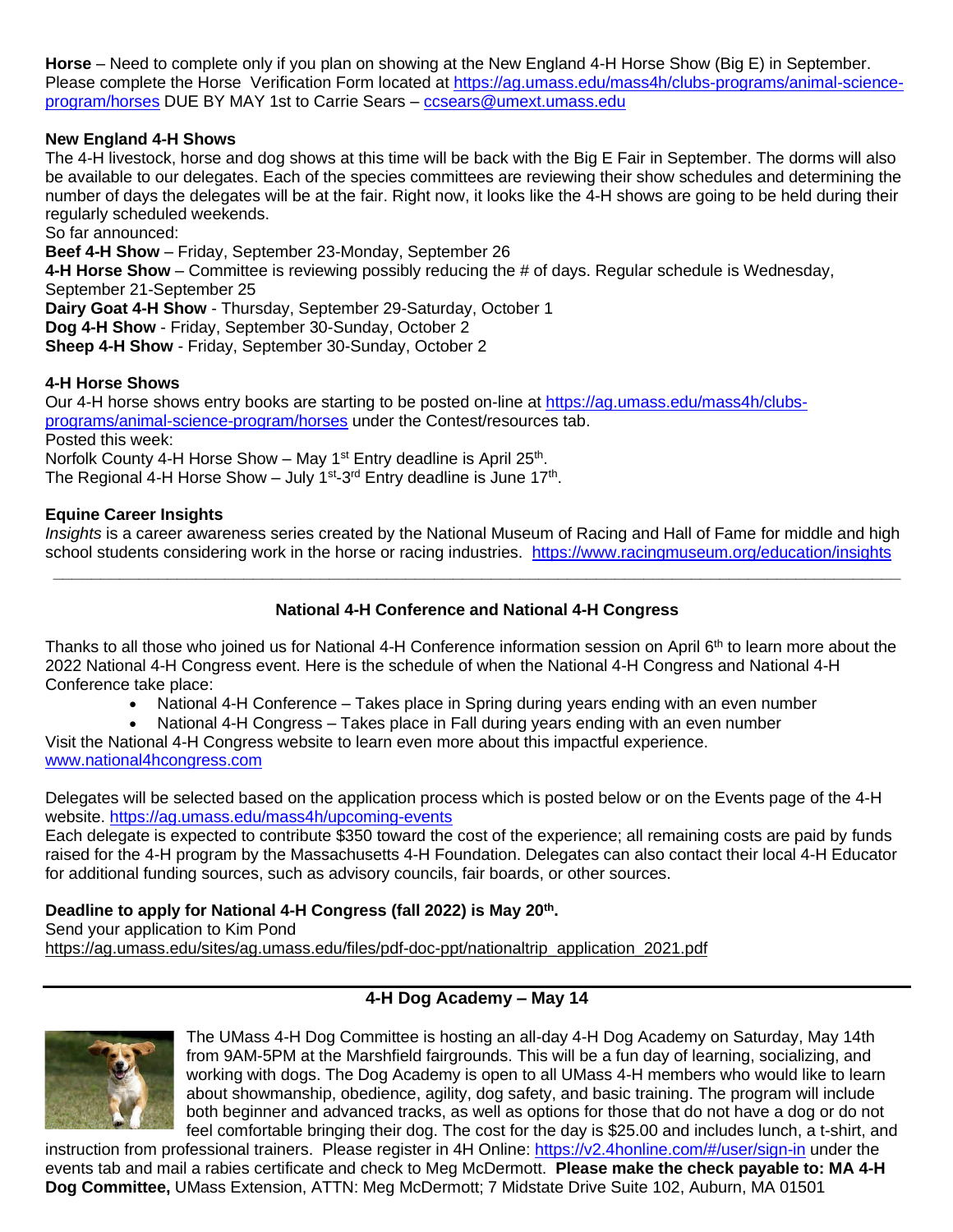Please reach out to Meg McDermott, [memcdermott@umass.edu](mailto:memcdermott@umass.edu) or Cathy Acampora, [acampora@umass.edu](mailto:acampora@umass.edu) with any questions.

#### **State 4-H Photography Contest**



**PLEASE NOTE**: The Due Date for Photos was incorrect in last week's NewsBlast. We apologize! Photos must be submitted by June 17, 2022.

The UMass 4-H State 4-H Photography Contest encourages self-expression and provides youth participants to demonstrate skills learned in the area of photography, including the use of photographic equipment, the process of photography, and use of software.

Consider entering and showing your talent and skills! Entrants must be currently enrolled UMass 4-H members; a special category for Cloverbuds has been added this year!

Find all the rules and contest information on the UMass 4-H website under the Clubs and Programs tab [\(https://ag.umass.edu/mass4h/clubs-programs\)](https://ag.umass.edu/mass4h/clubs-programs). Be sure to scroll down the page and look under State Level Program Opportunities. All entries must be submitted by Saturday, June 17, 2022. Contact Molly Vollmer with any questions at [mvollmer@umext.umass.edu](mailto:mvollmer@umext.umass.edu)

#### **Explore UMass Conference for 4-H Teens**

The Explore UMass conference for enrolled UMass Extension 4-H members ages 12 through 16 will take place on June 26-28 at the UMass Amherst campus. We hope to have registration open by April 30<sup>th</sup>

We are excited to be going back to campus and the tracks for 2022 are:

- Farming in the Modern World Exploring Agriculture
- Food Science
- Health Science & Biomechanics with the UMass Nursing program
- Veterinary Science

Explore UMass is an overnight 4-H teen conference. Participants choose from different workshop tracks, sleep in the dorms, and experience dining on campus.

The fee for this conference is being subsidized by the Massachusetts 4-H Foundation; the cost for each participant is \$100 per person.

There are a variety of scholarship sources should you need additional financial support. Reach out to your local educator to find out how to contact the advisory council or state 4-H office for more details.

Youth participants must be 12 years old by June 26th, 2022 or attending grades 7-11 for the 2021-2022 school year. This year, Explore UMass is open to those enrolled in the Massachusetts 4-H program only. Contact Kim Pond with any additional questions you may have.



#### **Northeast 4-H Speak Up Festival**

Take your visual presentation to the next level!! Save the date for a virtual 4-H VP event which will be held on September 10, 2022, for 4-H members ages 13-19. Registration will be open in summer 2022. More information about this exciting opportunity will be coming out soon. This event will be open to qualifying 4-H members from the entire Northeast region.

#### **SET Resources**

**April 22nd – Earth Day** – Check out last year's resources for the Club Challenge at <https://ag.umass.edu/mass4h/news/earth-day-4-h-club-challenge>

**April 25th DNA Day** – Check out our Green Genes Curriculum. [https://ag.umass.edu/mass4h/programs/science](https://ag.umass.edu/mass4h/programs/science-engineering-technology/green-genes-genetics)[engineering-technology/green-genes-genetics](https://ag.umass.edu/mass4h/programs/science-engineering-technology/green-genes-genetics)

April 29<sup>th</sup> – Arbor Day – Happy 150<sup>th</sup> - If you were not able to make a shoebox float for the STEAM Festival, consider making one to enter in next year's event! <https://ag.umass.edu/mass4h/news/2022-steam-festival>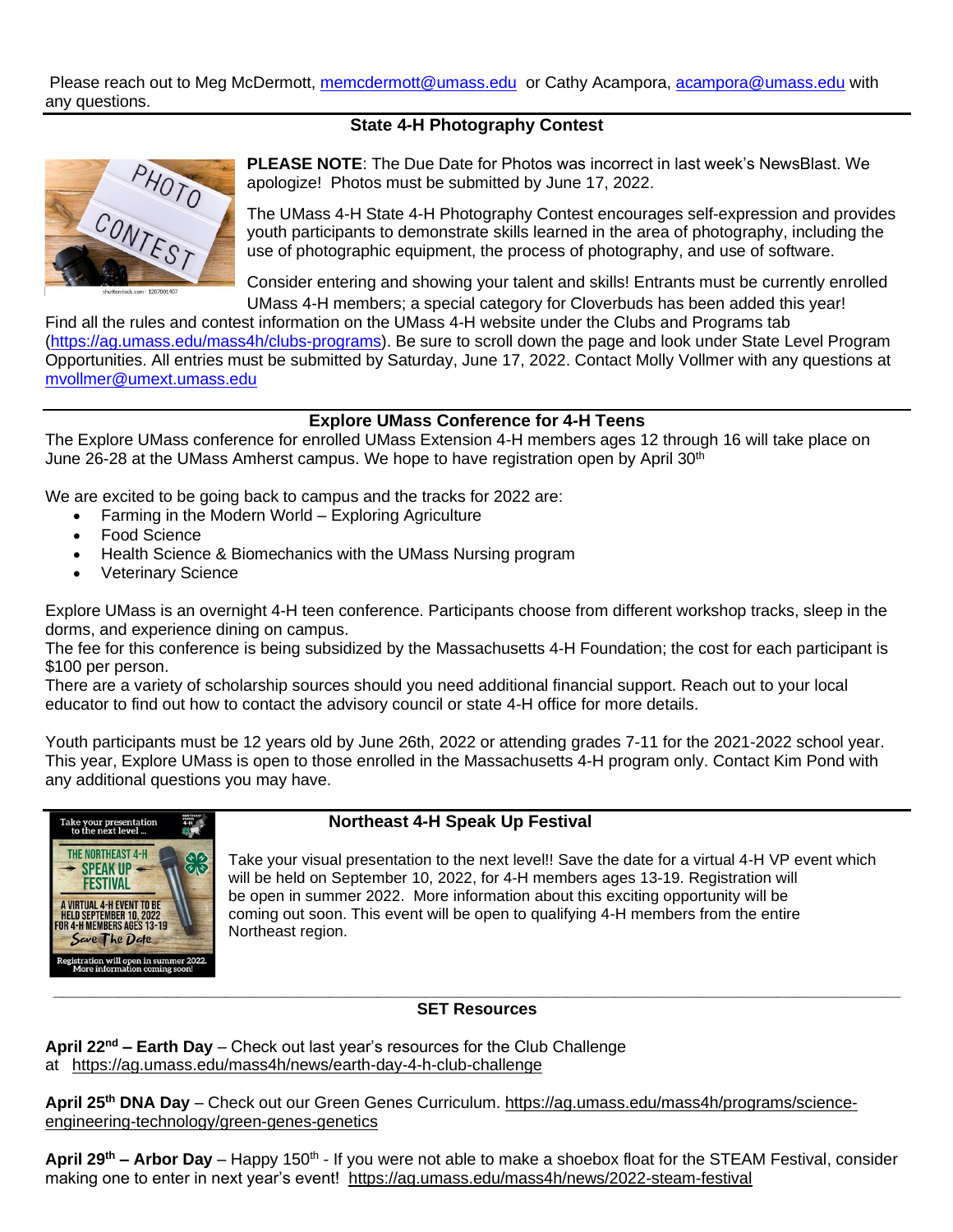**Coming up Soon** – Stars Wars Day May 4<sup>th</sup> and Space Day May 6<sup>th</sup>. There is no specific event planned for these dates; however, any clubs interested in activities or holding a zoom on these topics should reach out to Kim Pond [kima@umass.edu](mailto:kima@umass.edu) who can hold something for you on Monday May  $2^{nd}$  at 7pm.

## **MIT MakerLab – Webinars and Resources**

The K-12 MakerLab at Massachusetts Institute of Technology Edgerton Center is offering FREE Maker webinars in April and May. Join to learn how to make easy projects with your laser cutter, 3D printer, and vinyl cutter. The people running this event are educators passionate about empowering students; they create Maker projects that can be adapted for any subject area. This series of webinars includes:

Light-Up Acrylics Clothespin Characters and Paper Lanterns.

Find more information and register: [k12maker.mit.edu/webinars](http://k12maker.mit.edu/webinars.html)

Interested in Making? Check their website [k12maker.mit.edu](http://k12maker.mit.edu/) full of free resources for Maker educators. For news and events, go to their [newsletter.](https://us4.campaign-archive.com/?u=0b81ad88ff1af2c5e6a7b05a8&id=707d6170eb)

# **JOANN Fabrics – a 4-H Partner**

There is still time to support 4-H when you purchase items from JoAnn Fabrics online or pay via PayPal on their website. Don't forget that 4-H members and leaders can up for the JoAnn's rewards program where you can save a percentage of your purchases. Go to this link for more information: <https://www.joann.com/4-h/>

4-H and JOANN Fabric & Craft Stores are partnering to ensure every child has an equal opportunity to succeed. Through in-store donations, custom 4-H products and digital experiences, JOANN customers and 4-H supporters are helping to empower the next generation of makers to lead lives with their hearts, hands, and minds.

# **National Community Service Opportunity on Food Insecurity**

Are you interested in helping with a national 4-H effort? The National 4-H GIS Leadership Team is looking for clubs interested in helping to add data to the "Where's the Food Dashboard". With the community service work and food drives our 4-H'ers are engaged with this is a great connection with a technology twist. Visit [www.wheresthefood.us](http://www.wheresthefood.us/) for more information, to check out the database, and sign up to help.

The National 4-H GIS/GPS Leadership Team supports youth and adult partners, using the power of GIS to visualize data, raise awareness and spark positive change in communities. Check this website to see what the National 4-H GIS'GPS leadership team accomplished in 2020:

<https://storymaps.arcgis.com/stories/961ab016c8934afd9c77ba56782b1e4c>

# **Tractor Supply Paper Clover Campaign**

The 4-H and Tractor Supply Company Spring Paper Clover campaign will occur from April 27-May 8. Customers can donate \$1 and purchase a paper 4-leaf clover to support the 4-H in their state. Each state 4-H program

**NATIONAL 4-H** receives 90% of the funds raised, with National 4-H Council receiving 10%. All funds are designated to be used for leadership programs only. We have been using these to help defray costs of national 4-H congress, conference, academies, and other programs.

This spring, 4-H members will be allowed back in stores to present information about their projects and the 4-H program. They are allowed to ask for donations from the public for their club. Check with Carrie Sears regarding regulations for 4-H members to bring any animals to this event. Also, be sure to inform your 4-H members to check with their local store if they wish to be present during the paper clover campaign to arrange a date and time.

**Visit us at** <https://www.facebook.com/Mass4H> each day to see posts about these topics: Monday – Healthy Lifestyles with a focus on mental health, but also exercise and nutrition











**UMass 4-H Facebook Page**